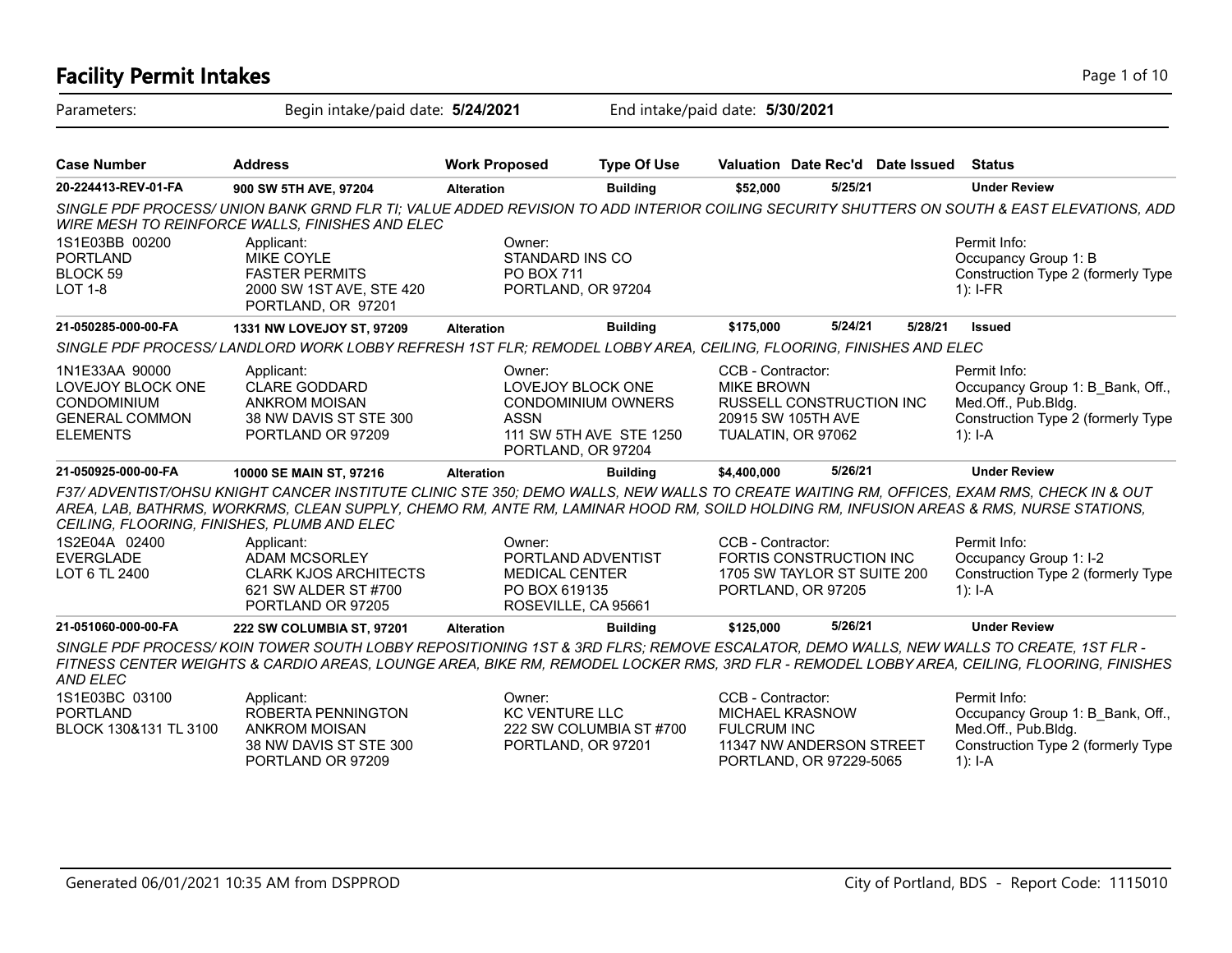# **Facility Permit Intakes** Page 2 of 10

| <b>Case Number</b>                                                       | <b>Address</b>                                                                                                                                                                                                                                                                                                                               | <b>Work Proposed</b>                                                             | <b>Type Of Use</b>                                                         |                                                                                    |                                                                               | Valuation Date Rec'd Date Issued | <b>Status</b>                                                                                                                           |
|--------------------------------------------------------------------------|----------------------------------------------------------------------------------------------------------------------------------------------------------------------------------------------------------------------------------------------------------------------------------------------------------------------------------------------|----------------------------------------------------------------------------------|----------------------------------------------------------------------------|------------------------------------------------------------------------------------|-------------------------------------------------------------------------------|----------------------------------|-----------------------------------------------------------------------------------------------------------------------------------------|
| 21-051143-000-00-FA                                                      | 1000 SW BROADWAY, 97205                                                                                                                                                                                                                                                                                                                      | <b>Alteration</b>                                                                | <b>Building</b>                                                            | \$118,000                                                                          | 5/26/21                                                                       | 5/28/21                          | <b>Issued</b>                                                                                                                           |
| FINISHES, AND ELEC                                                       |                                                                                                                                                                                                                                                                                                                                              |                                                                                  |                                                                            |                                                                                    |                                                                               |                                  | SINGLE PDF PROCESS/ LANDLORD WK, 16TH FL ELEVATOR LOBBY/CORRIDOR IMPROVEMENTS; DEMO FINISHES AND FLOOR - INSTALL NEW CEILING, FLOORING, |
| 1S1E03BB 02400<br><b>PORTLAND</b><br>BLOCK 182<br><b>LOT 5-8</b>         | Applicant:<br><b>STACY BENGTSON</b><br><b>LRS ARCHITECTS</b><br>720 NW DAVIS ST. #300<br>PORTLAND, OR 97209                                                                                                                                                                                                                                  | Owner:<br><b>BUILDING LP</b>                                                     | ONE THOUSAND BROADWAY<br>1000 SW BROADWAY #1770<br>PORTLAND, OR 97205-3069 | CCB - Contractor:<br><b>GORDON CAUDLE</b><br><b>INC</b><br>800                     | JOHNSON PROJECT SOLUTIONS<br>919 SW TAYLOR STREET SUITE<br>PORTLAND, OR 97205 |                                  | Permit Info:<br>Occupancy Group 1: B Bank, Off.,<br>Med.Off., Pub.Bldg.<br>Construction Type 2 (formerly Type<br>$1$ : I-A              |
| 21-051161-000-00-FA                                                      | 1000 SW BROADWAY, 97205                                                                                                                                                                                                                                                                                                                      | <b>Alteration</b>                                                                | <b>Building</b>                                                            | \$83,000                                                                           | 5/26/21                                                                       | 5/28/21                          | <b>Issued</b>                                                                                                                           |
| FINISHES, AND ELEC                                                       |                                                                                                                                                                                                                                                                                                                                              |                                                                                  |                                                                            |                                                                                    |                                                                               |                                  | SINGLE PDF PROCESS/LANDLORD WK, 18TH FL ELEVATOR LOBBY/CORRIDOR IMPROVEMENTS; DEMO FINISHES AND FLOOR - INSTALL NEW CEILING, FLOORING,  |
| 1S1E03BB 02400<br><b>PORTLAND</b><br>BLOCK 182<br><b>LOT 5-8</b>         | Applicant:<br><b>STACY BENGTSON</b><br><b>LRS ARCHITECTS</b><br>720 NW DAVIS ST. #300<br>PORTLAND, OR 97209                                                                                                                                                                                                                                  | Owner:<br><b>BUILDING LP</b>                                                     | ONE THOUSAND BROADWAY<br>1000 SW BROADWAY #1770<br>PORTLAND, OR 97205-3069 | CCB - Contractor:<br><b>GORDON CAUDLE</b><br><b>INC</b><br>800                     | JOHNSON PROJECT SOLUTIONS<br>919 SW TAYLOR STREET SUITE<br>PORTLAND, OR 97205 |                                  | Permit Info:<br>Occupancy Group 1: B Bank, Off.,<br>Med.Off., Pub.Bldg.<br>Construction Type 2 (formerly Type<br>$1$ : I-A              |
| 21-051273-000-00-FA                                                      | 1455 SW BROADWAY, 97201                                                                                                                                                                                                                                                                                                                      | <b>Alteration</b>                                                                | <b>Building</b>                                                            | \$80,000                                                                           | 5/26/21                                                                       | 5/28/21                          | <b>Issued</b>                                                                                                                           |
| 1S1E04AD 03500                                                           | SINGLE PDF PROCESS/ MARKOWITZ HERBOLD 17TH FL TI; DEMO WALL, NEW WALLS TO CREATE CONFERENCE RMS, COPY/PRINT RM, SERVER CLOSET,<br>RECEPTION/WAITING AREA, UPDATES TO EXISTING BREAK RM, CEILING, FLOORING, FINISHES, PLUMB, AND ELEC<br>Applicant:<br><b>AARON BENSON</b><br><b>GBD ARCHITECTS</b><br>1120 NW COUCH ST<br>PORTLAND, OR 97209 | Owner:<br><b>BDC/SW BROADWAY LLC</b>                                             | 1331 NW LOVEJOY ST #775<br>PORTLAND, OR 97209-2987                         | CCB - Contractor:<br><b>MIKE BROWN</b><br>20915 SW 105TH AVE<br>TUALATIN, OR 97062 | <b>RUSSELL CONSTRUCTION INC</b>                                               |                                  |                                                                                                                                         |
| 21-050033-000-00-FA                                                      | 200 SW MARKET ST, 97201                                                                                                                                                                                                                                                                                                                      | <b>Alteration</b>                                                                | <b>Electrical</b>                                                          | \$0                                                                                | 5/24/21                                                                       |                                  | <b>Under Review</b>                                                                                                                     |
| power-LOBBY EXTENSION 1ST FL                                             |                                                                                                                                                                                                                                                                                                                                              |                                                                                  |                                                                            |                                                                                    |                                                                               |                                  |                                                                                                                                         |
| 1S1E03CB 00800<br>SOUTH AUDITORIUM ADD<br><b>BLOCK A</b><br>LOT 2 TL 800 |                                                                                                                                                                                                                                                                                                                                              | Owner:<br><b>TWO HUNDRED MARKET</b><br>ASSOC <sub>LP</sub><br>PORTLAND, OR 97201 | 200 SW MARKET ST #1720                                                     |                                                                                    |                                                                               |                                  | Permit Info:<br>Occupancy Group 1: B<br>Construction Type 2 (formerly Type<br>1): $I-A$                                                 |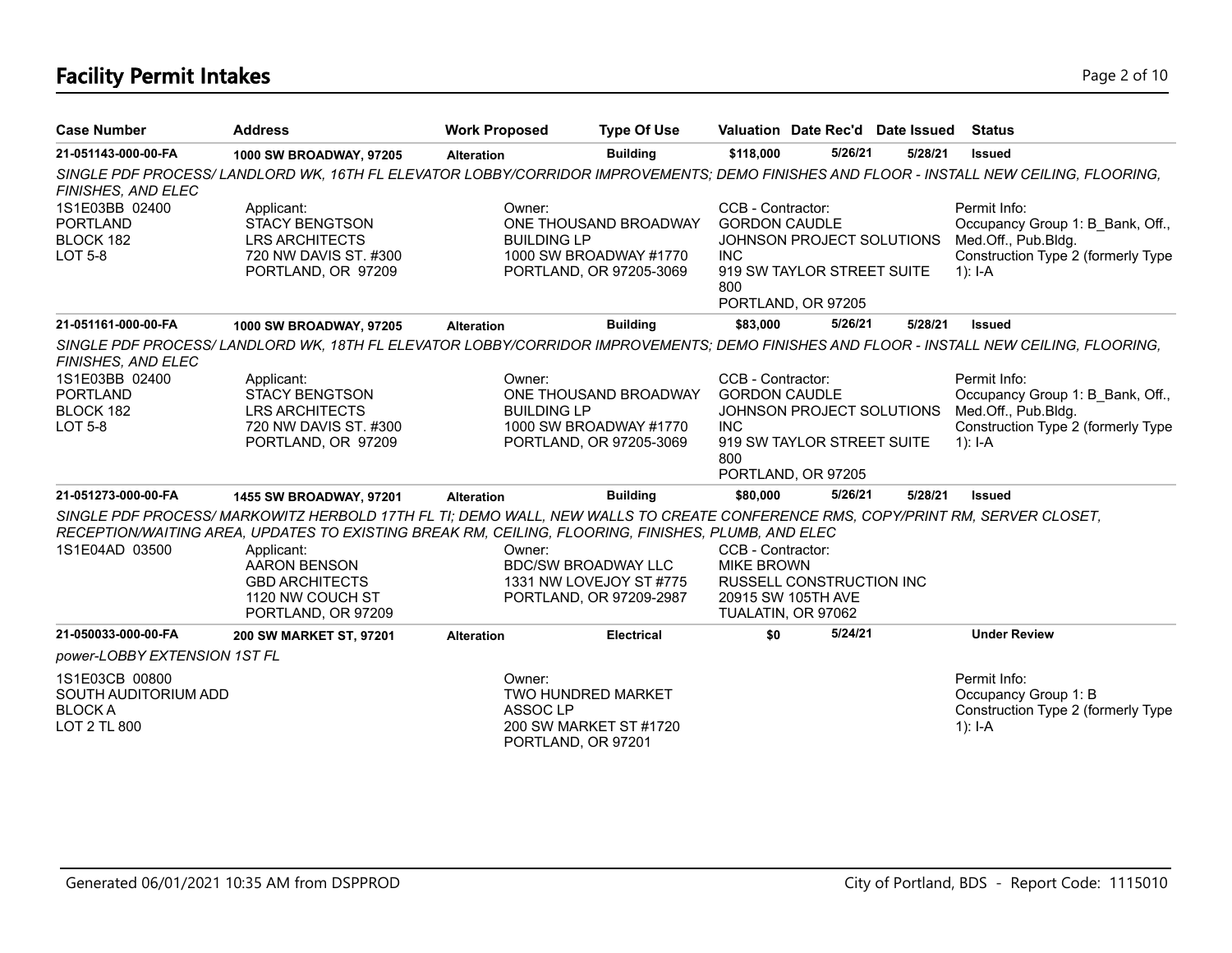# **Facility Permit Intakes** Page 3 of 10

| <b>Case Number</b>                                                                                           | <b>Address</b>                                                                                                                 | <b>Work Proposed</b> |                                                              | <b>Type Of Use</b>                                     | Valuation Date Rec'd Date Issued                                                                             |         |         | <b>Status</b>                                                                                                              |
|--------------------------------------------------------------------------------------------------------------|--------------------------------------------------------------------------------------------------------------------------------|----------------------|--------------------------------------------------------------|--------------------------------------------------------|--------------------------------------------------------------------------------------------------------------|---------|---------|----------------------------------------------------------------------------------------------------------------------------|
| 21-050275-000-00-FA                                                                                          | 3270 SW PAVILION LOOP - Unit<br>PPV, 97239                                                                                     | <b>Alteration</b>    |                                                              | <b>Electrical</b>                                      | \$0                                                                                                          | 5/24/21 | 5/24/21 | <b>Final</b>                                                                                                               |
|                                                                                                              | power/data-OHSU (PPV) - PPV Pharmacy Camera & Monitor                                                                          |                      |                                                              |                                                        |                                                                                                              |         |         |                                                                                                                            |
| 1S1E09AD 00100                                                                                               | Applicant:<br>DYNALECTRIC COMPANY<br>2225 NW 20th Ave.<br>PORTLAND OR 97209                                                    |                      | Owner:<br>OREGON STATE OF<br><b>RD</b><br>PORTLAND, OR 97239 | 3181 SW SAM JACKSON PARK DYNALECTRIC COMPANY           | CCB - Contractor:<br><b>CELINE WILLIAMS</b><br>2225 NW 20TH AVE<br>PORTLAND, OR 97209                        |         |         | Permit Info:<br>Occupancy Group 1: B<br>Construction Type 2 (formerly Type<br>$1$ : I-B                                    |
| 21-050298-000-00-FA                                                                                          | 1331 NW LOVEJOY ST, 97209                                                                                                      | <b>Alteration</b>    |                                                              | <b>Electrical</b>                                      | \$0                                                                                                          | 5/24/21 |         | <b>Under Review</b>                                                                                                        |
|                                                                                                              | power-LANDLORD WORK LOBBY REFRESH 1ST FLR; REMODEL LOBBY AREA, CEILING, FLOORING, FINISHES AND ELEC                            |                      |                                                              |                                                        |                                                                                                              |         |         |                                                                                                                            |
| 1N1E33AA 90000<br><b>LOVEJOY BLOCK ONE</b><br><b>CONDOMINIUM</b><br><b>GENERAL COMMON</b><br><b>ELEMENTS</b> |                                                                                                                                |                      | Owner:<br>LOVEJOY BLOCK ONE<br>ASSN<br>PORTLAND, OR 97204    | CONDOMINIUM OWNERS<br>111 SW 5TH AVE STE 1250          |                                                                                                              |         |         | Permit Info:<br>Occupancy Group 1: B Bank, Off.,<br>Med.Off., Pub.Bldg.<br>Construction Type 2 (formerly Type<br>$1$ : I-A |
| 21-050474-000-00-FA                                                                                          | 350 SW JEFFERSON ST, 97201                                                                                                     | <b>Alteration</b>    |                                                              | <b>Electrical</b>                                      | \$0                                                                                                          | 5/25/21 | 5/25/21 | <b>Under Inspection</b>                                                                                                    |
|                                                                                                              | power-WELLS FARGO ELEVATOR RM, 601 TI; INSTALL 90 MINUTE FIRE RATED DOOR, CEILING, FINISHES, AND ELEC                          |                      |                                                              |                                                        |                                                                                                              |         |         |                                                                                                                            |
| 1S1E03BC 01600                                                                                               | Applicant:<br>DYNALECTRIC COMPANY<br>2225 NW 20th Ave.<br>PORTLAND OR 97209                                                    |                      | Owner:<br>591 W PUTNAM AVE<br>GREENWICH, CT 06830            | SOF-XI WFP OWNER LLC                                   | CCB - Contractor:<br><b>CELINE WILLIAMS</b><br>DYNALECTRIC COMPANY<br>2225 NW 20TH AVE<br>PORTLAND, OR 97209 |         |         |                                                                                                                            |
| 21-050614-000-00-FA                                                                                          | 7000 N LEADBETTER RD, 97203                                                                                                    | <b>Alteration</b>    |                                                              | <b>Electrical</b>                                      | \$0                                                                                                          | 5/25/21 | 5/25/21 | <b>Issued</b>                                                                                                              |
|                                                                                                              | Conveyor - Scan Lab - (2) feeders for control panels, (1) feeder for distribution panel, (19) circuits from distribution panel |                      |                                                              |                                                        |                                                                                                              |         |         |                                                                                                                            |
| 2N1W25A 01600<br>PARTITION PLAT 1993-131<br>LOT <sub>1</sub>                                                 | Applicant:<br>CHRISTENSON ELECTRIC INC<br>17201 NE SACRAMENTO ST<br>PORTLAND OR 97230-5941                                     |                      | Owner:<br><b>USA CORP</b><br>PORTLAND, OR 97229              | <b>COLUMBIA SPORTSWEAR</b><br>14375 NW SCIENCE PARK DR |                                                                                                              |         |         | Permit Info:<br>Construction Type 2 (formerly Type<br>1): V-B                                                              |
| 21-050646-000-00-FA                                                                                          | 7000 N LEADBETTER RD, 97203                                                                                                    | <b>Alteration</b>    |                                                              | <b>Electrical</b>                                      | \$0                                                                                                          | 5/25/21 | 5/25/21 | <b>Issued</b>                                                                                                              |
|                                                                                                              | LIFT TRUCK CHARGERS - (1) feeder for distribution panel, (12) circuits from new panel                                          |                      |                                                              |                                                        |                                                                                                              |         |         |                                                                                                                            |
| 2N1W25A 01600<br>PARTITION PLAT 1993-131<br>LOT <sub>1</sub>                                                 | Applicant:<br>CHRISTENSON ELECTRIC INC<br>17201 NE SACRAMENTO ST<br>PORTLAND OR 97230-5941                                     |                      | Owner:<br>USA CORP<br>PORTLAND, OR 97229                     | <b>COLUMBIA SPORTSWEAR</b><br>14375 NW SCIENCE PARK DR |                                                                                                              |         |         | Permit Info:<br>Construction Type 2 (formerly Type<br>$1): V-B$                                                            |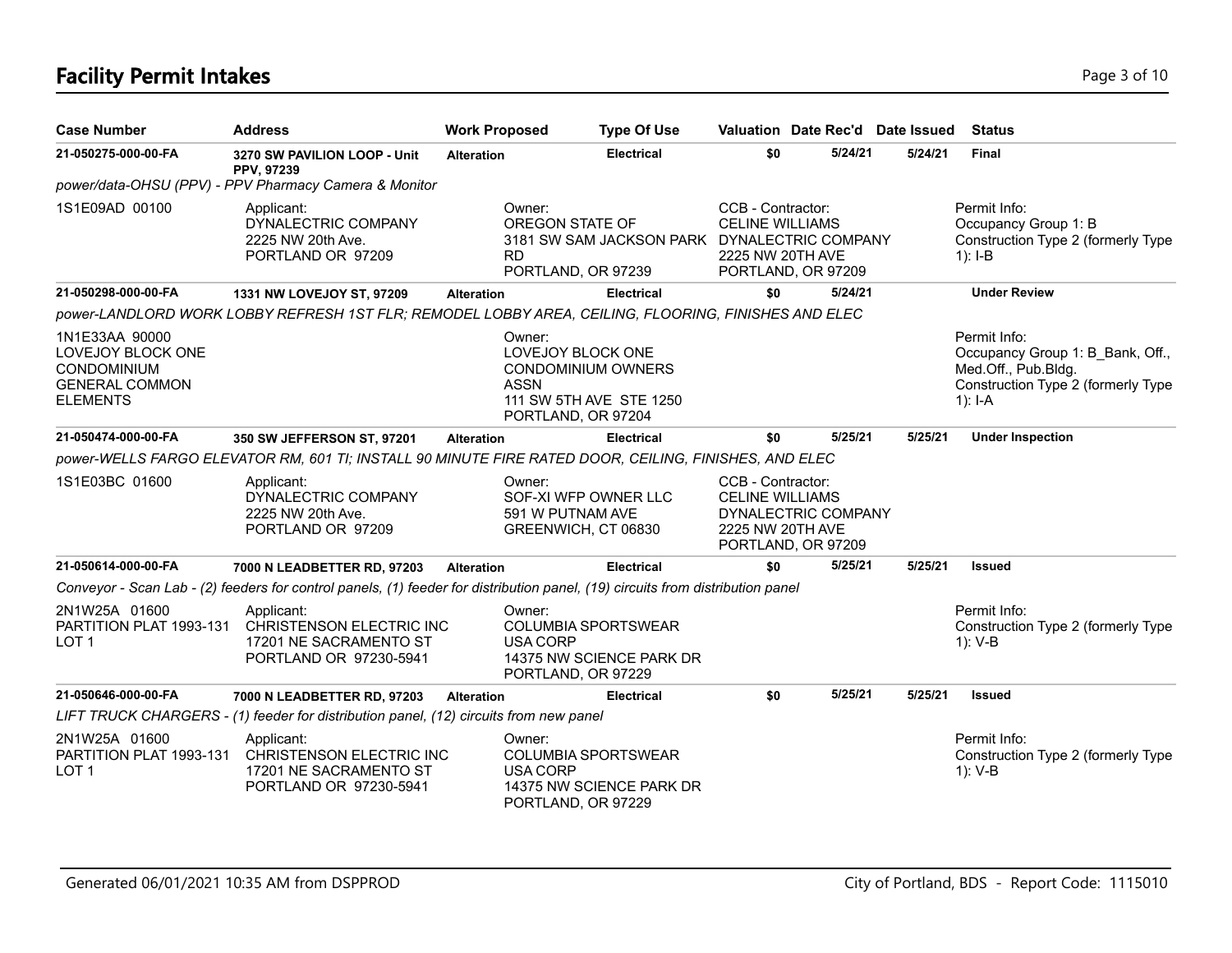# **Facility Permit Intakes** Page 4 of 10

| <b>Case Number</b>                                                                           | <b>Address</b>                                                                                                                                                                                                                                                                                                                                      | <b>Work Proposed</b>            | <b>Type Of Use</b>                                                         | Valuation Date Rec'd Date Issued Status                                                          |         |         |                                                                                                                              |
|----------------------------------------------------------------------------------------------|-----------------------------------------------------------------------------------------------------------------------------------------------------------------------------------------------------------------------------------------------------------------------------------------------------------------------------------------------------|---------------------------------|----------------------------------------------------------------------------|--------------------------------------------------------------------------------------------------|---------|---------|------------------------------------------------------------------------------------------------------------------------------|
| 21-050706-000-00-FA                                                                          | 100 SW MAIN ST, 97204                                                                                                                                                                                                                                                                                                                               | <b>Alteration</b>               | <b>Electrical</b>                                                          | \$0                                                                                              | 5/25/21 | 5/25/21 | <b>Under Inspection</b>                                                                                                      |
|                                                                                              | data - VBA 2ND & 3RD FL TI; DEMO WALLS, NEW WALLS TO CREATE 2ND FLR - OFFICES, OPEN OFFICES, CONFERENCE RMS, BREAK RM, STORAGE, MAIL RM,<br>PUBLICATIONS & REPRODUCTION, REST RM, HEALTH RM; 3RD FLR-OFFICES, OPEN OFFICES, CONFERENCE RMS, BREAK RM, STORAGE, REST RM, HEALTH RM,<br>IDF, COMPUTER RM; CEILING, FLOORING, FINISHES, PLUMB AND ELEC |                                 |                                                                            |                                                                                                  |         |         |                                                                                                                              |
| 1S1E03BD 00600<br><b>PORTLAND</b><br>BLOCK 10<br>LOT 1 EXC PT IN STS<br>LOT 2-8 EXC PT IN ST | Applicant:<br><b>IES COMMERCIAL INC</b><br>16135 SW 74TH AVE.<br>TIGARD, OR 97224-7994                                                                                                                                                                                                                                                              | Owner:<br>#100                  | AAT OREGON OFFICE I LLC<br>3420 CARMEL MOUNTAIN RD<br>SAN DIEGO, CA 92121  |                                                                                                  |         |         | Permit Info:<br>Occupancy Group 1: B Bank, Off.,<br>Med.Off., Pub.Bldg.<br>Construction Type 2 (formerly Type<br>$1$ : I-B   |
| 21-050901-000-00-FA                                                                          | 1000 SW BROADWAY, 97205                                                                                                                                                                                                                                                                                                                             | <b>Alteration</b>               | <b>Electrical</b>                                                          | \$0                                                                                              | 5/26/21 | 5/26/21 | <b>Issued</b>                                                                                                                |
|                                                                                              | fire alarm-UNDISCLOSED PROFESSIONAL SERVICES FIRM, STE 960 TI                                                                                                                                                                                                                                                                                       |                                 |                                                                            |                                                                                                  |         |         |                                                                                                                              |
| 1S1E03BB 02400<br><b>PORTLAND</b><br>BLOCK 182<br><b>LOT 5-8</b>                             | Applicant:<br>POINT MONITOR CORP<br>5863 LAKEVIEW BLVD #100<br>LAKE OSWEGO, OR 97035-7058                                                                                                                                                                                                                                                           | Owner:<br><b>BUILDING LP</b>    | ONE THOUSAND BROADWAY<br>1000 SW BROADWAY #1770<br>PORTLAND, OR 97205-3069 | CCB - Contractor:<br>POINT MONITOR CORP<br>5863 LAKEVIEW BLVD SUITE 100<br>LAKE OSWEGO, OR 97035 |         |         | Permit Info:<br>Occupancy Group 1: B Bank, Off.,<br>Med.Off., Pub.Bldg.<br>Construction Type 2 (formerly Type<br>1): $I - A$ |
| 21-051084-000-00-FA                                                                          | 222 SW COLUMBIA ST, 97201                                                                                                                                                                                                                                                                                                                           | <b>Alteration</b>               | <b>Electrical</b>                                                          | \$0                                                                                              | 5/26/21 |         | <b>Under Review</b>                                                                                                          |
| 1S1E03BC 03100<br><b>PORTLAND</b><br>BLOCK 130&131 TL 3100                                   | power- KOIN TOWER SOUTH LOBBY REPOSITIONING 1ST & 3RD FLRS; REMOVE ESCALATOR, DEMO WALLS, NEW WALLS TO CREATE, 1ST FLR - FITNESS CENTER<br>WEIGHTS & CARDIO AREAS, LOUNGE AREA, BIKE RM, REMODEL LOCKER RMS, 3RD FLR - REMODEL LOBBY AREA, CEILING, FLOORING, FINISHES AND ELEC                                                                     | Owner:<br><b>KC VENTURE LLC</b> | 222 SW COLUMBIA ST #700<br>PORTLAND, OR 97201                              |                                                                                                  |         |         | Permit Info:<br>Occupancy Group 1: B Bank, Off.,<br>Med.Off., Pub.Bldg.<br>Construction Type 2 (formerly Type<br>$1$ : I-A   |
| 21-051168-000-00-FA                                                                          | 1000 SW BROADWAY, 97205                                                                                                                                                                                                                                                                                                                             | <b>Alteration</b>               | <b>Electrical</b>                                                          | \$0                                                                                              | 5/26/21 |         | <b>Under Review</b>                                                                                                          |
| <b>ELEC</b><br>1S1E03BB 02400                                                                | power-LANDLORD WK, 16TH FL ELEVATOR LOBBY/CORRIDOR IMPROVEMENTS; DEMO FINISHES AND FLOOR - INSTALL NEW CEILING, FLOORING, FINISHES, AND                                                                                                                                                                                                             | Owner:                          |                                                                            |                                                                                                  |         |         | Permit Info:                                                                                                                 |
| <b>PORTLAND</b><br>BLOCK 182<br><b>LOT 5-8</b>                                               |                                                                                                                                                                                                                                                                                                                                                     | <b>BUILDING LP</b>              | ONE THOUSAND BROADWAY<br>1000 SW BROADWAY #1770<br>PORTLAND, OR 97205-3069 |                                                                                                  |         |         | Occupancy Group 1: B Bank, Off.,<br>Med.Off., Pub.Bldg.<br>Construction Type 2 (formerly Type<br>$1$ : I-A                   |
| 21-051261-000-00-FA                                                                          | 1000 SW BROADWAY, 97205                                                                                                                                                                                                                                                                                                                             | <b>Alteration</b>               | <b>Electrical</b>                                                          | \$0                                                                                              | 5/26/21 |         | <b>Under Review</b>                                                                                                          |
| <b>ELEC</b>                                                                                  | power-LANDLORD WK, 18TH FL ELEVATOR LOBBY/CORRIDOR IMPROVEMENTS; DEMO FINISHES AND FLOOR - INSTALL NEW CEILING, FLOORING, FINISHES, AND                                                                                                                                                                                                             |                                 |                                                                            |                                                                                                  |         |         |                                                                                                                              |
| 1S1E03BB 02400<br><b>PORTLAND</b><br>BLOCK 182<br><b>LOT 5-8</b>                             |                                                                                                                                                                                                                                                                                                                                                     | Owner:<br><b>BUILDING LP</b>    | ONE THOUSAND BROADWAY<br>1000 SW BROADWAY #1770<br>PORTLAND, OR 97205-3069 |                                                                                                  |         |         | Permit Info:<br>Occupancy Group 1: B Bank, Off.,<br>Med.Off., Pub.Bldg.<br>Construction Type 2 (formerly Type<br>1): $I - A$ |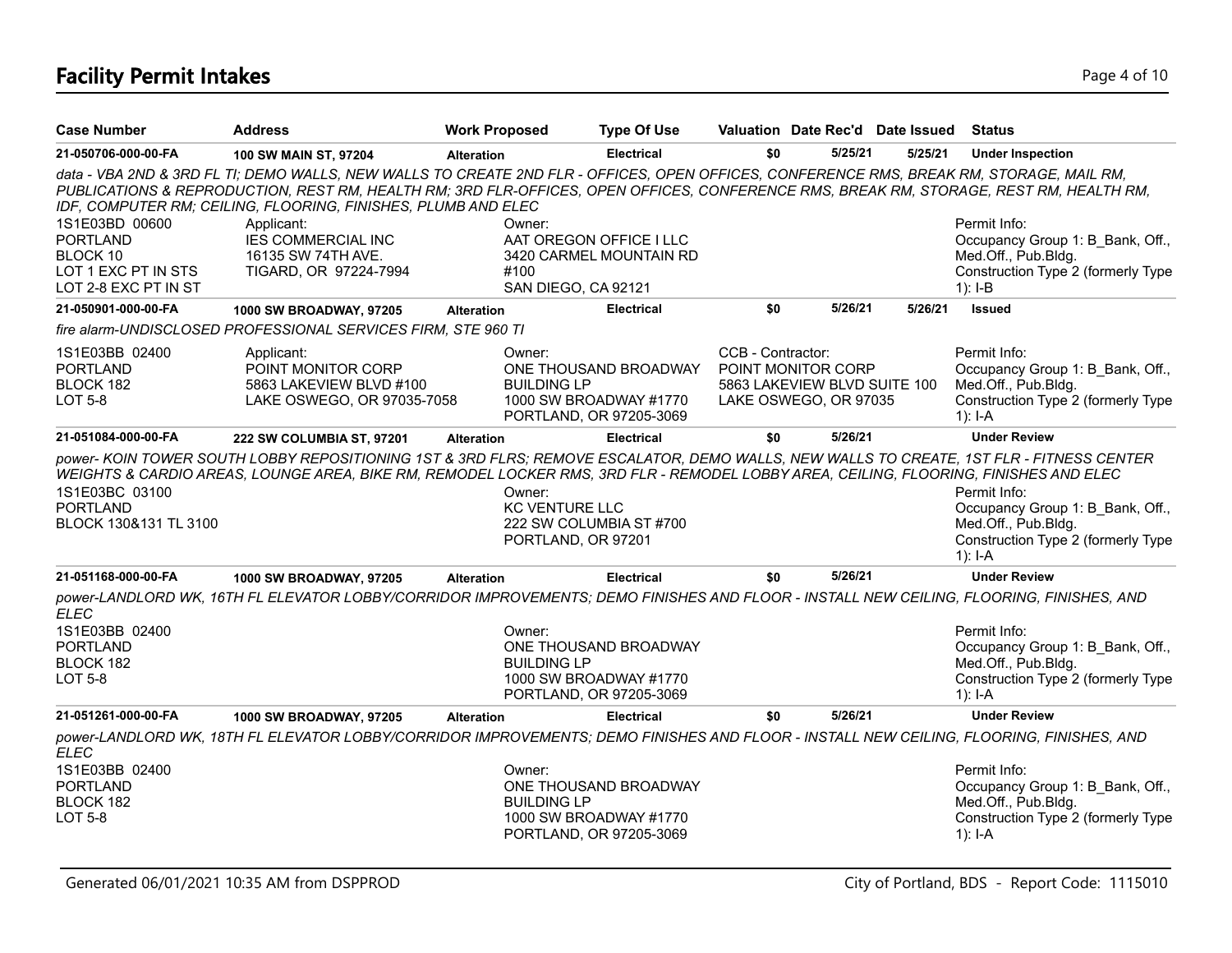# **Facility Permit Intakes** Page 5 of 10

| <b>Case Number</b>                                                                       | <b>Address</b>                                                                                                                                                                                                           | <b>Work Proposed</b> |                                                                                               | <b>Type Of Use</b>                                           |     |         | Valuation Date Rec'd Date Issued Status |                                                                                                                            |
|------------------------------------------------------------------------------------------|--------------------------------------------------------------------------------------------------------------------------------------------------------------------------------------------------------------------------|----------------------|-----------------------------------------------------------------------------------------------|--------------------------------------------------------------|-----|---------|-----------------------------------------|----------------------------------------------------------------------------------------------------------------------------|
| 21-051375-000-00-FA                                                                      | 1455 SW BROADWAY, 97201                                                                                                                                                                                                  | <b>Alteration</b>    |                                                                                               | <b>Electrical</b>                                            | \$0 | 5/27/21 |                                         | <b>Under Review</b>                                                                                                        |
|                                                                                          | power - MARKOWITZ HERBOLD 17TH FL TI; DEMO WALL, NEW WALLS TO CREATE CONFERENCE RMS, COPY/PRINT RM, SERVER CLOSET, RECEPTION/WAITING<br>AREA, UPDATES TO EXISTING BREAK RM, CEILING, FLOORING, FINISHES, PLUMB, AND ELEC |                      |                                                                                               |                                                              |     |         |                                         |                                                                                                                            |
| 1S1E04AD 03500                                                                           |                                                                                                                                                                                                                          |                      | Owner:<br><b>BDC/SW BROADWAY LLC</b>                                                          | 1331 NW LOVEJOY ST #775<br>PORTLAND, OR 97209-2987           |     |         |                                         |                                                                                                                            |
| 21-051378-000-00-FA                                                                      | 10201 SE MAIN ST, 97216                                                                                                                                                                                                  | <b>Alteration</b>    |                                                                                               | <b>Electrical</b>                                            | \$0 | 5/27/21 |                                         | <b>Under Review</b>                                                                                                        |
|                                                                                          | DWI-ADVENTIST POB 3 SUITE 10B CHERRY PARK PRIMARY CARE 1ST FLR TI; CREATE RECEPTION & WAITING AREAS, OFFICES, SOILED HOLD RM, REMODEL EXAM<br>RMS, MED PREP/MA STATION RM, JANITOR CLOSET, CEILING, FINISHES, ELEC       |                      |                                                                                               |                                                              |     |         |                                         |                                                                                                                            |
| 1S2E03BC 01300                                                                           |                                                                                                                                                                                                                          |                      | Owner:<br>PORTLAND ADVENTIST<br><b>MEDICAL CENTER</b><br>PO BOX 619135<br>ROSEVILLE, CA 95661 |                                                              |     |         |                                         | Permit Info:<br>Occupancy Group 1: B<br>Construction Type 2 (formerly Type<br>1): V-B                                      |
| 21-051382-000-00-FA                                                                      | 101 SW MAIN ST, 97204                                                                                                                                                                                                    | <b>Alteration</b>    |                                                                                               | <b>Electrical</b>                                            | \$0 | 5/27/21 | 5/27/21                                 | <b>Issued</b>                                                                                                              |
| PLUMB, AND ELEC                                                                          | data - SCHRODINGER EXPANSION, STE 1400 TI; DEMO WALL, NEW WALL AND DOOR AT CORRIDOR, UPDATE DOOR LOCATIONS, CEILING, FLOORING, FINISHES,                                                                                 |                      |                                                                                               |                                                              |     |         |                                         |                                                                                                                            |
| 1S1E03BD 00300<br><b>PORTLAND</b><br>BLOCK 11<br><b>LOT 1-4</b><br>LOT 5-8 EXC PT IN STS | Applicant:<br>CAPITOL DATA & COMMUNICATIONS<br><b>INC</b><br>11401 NE MARX ST.<br>PORTLAND, OR 97220-1041                                                                                                                |                      | Owner:<br>MADISON-OFC ONE MAIN<br>PLACE OR LLC<br>367-1                                       | PO BOX 7517 BILLBOX# 17-<br><b>HICKSVILLE, NY 11802-7517</b> |     |         |                                         | Permit Info:<br>Occupancy Group 1: B_Bank, Off.,<br>Med.Off., Pub.Bldg.<br>Construction Type 2 (formerly Type<br>1): $I-A$ |
| 21-051416-000-00-FA                                                                      | 10201 SE MAIN ST, 97216                                                                                                                                                                                                  | <b>Alteration</b>    |                                                                                               | <b>Electrical</b>                                            | \$0 | 5/27/21 |                                         | <b>Under Review</b>                                                                                                        |
| CEILING, FINISHES, ELEC                                                                  | pwr - ADVENTIST POB 3 SUITE 29 SLEEP DISORDERS CLINIC 2ND FLR TI; DEMO WALLS, NEW WALLS TO CREATE OFFICES, STAFF LOUNGE, MA STATION, EXAM RMS,                                                                           |                      |                                                                                               |                                                              |     |         |                                         |                                                                                                                            |
| 1S2E03BC 01300                                                                           |                                                                                                                                                                                                                          |                      | Owner:<br>PORTLAND ADVENTIST<br><b>MEDICAL CENTER</b><br>PO BOX 619135<br>ROSEVILLE, CA 95661 |                                                              |     |         |                                         | Permit Info:<br>Occupancy Group 1: B<br>Construction Type 2 (formerly Type<br>$1): V-B$                                    |
| 21-051422-000-00-FA                                                                      | 10000 SE MAIN ST, 97216                                                                                                                                                                                                  | <b>Alteration</b>    |                                                                                               | <b>Electrical</b>                                            | \$0 | 5/27/21 |                                         | <b>Under Review</b>                                                                                                        |
| CEILING, ELEC                                                                            | pwr - ADVENTIST POB 1 MULTI SPECIALTY SURGERY CLINIC STE 316 3RD FLR TI; REMODEL EXAM RMS, TREATMENT RM, BATHRM, CLEAN SUPPLY RM, MA STATION,                                                                            |                      |                                                                                               |                                                              |     |         |                                         |                                                                                                                            |
| 1S2E04A 02400                                                                            |                                                                                                                                                                                                                          |                      | Owner:                                                                                        |                                                              |     |         |                                         | Permit Info:                                                                                                               |
| <b>EVERGLADE</b><br>LOT 6 TL 2400                                                        |                                                                                                                                                                                                                          |                      | PORTLAND ADVENTIST<br><b>MEDICAL CENTER</b><br>PO BOX 619135<br>ROSEVILLE, CA 95661           |                                                              |     |         |                                         | Occupancy Group 1: I-2<br>Construction Type 2 (formerly Type<br>$1$ : I-A                                                  |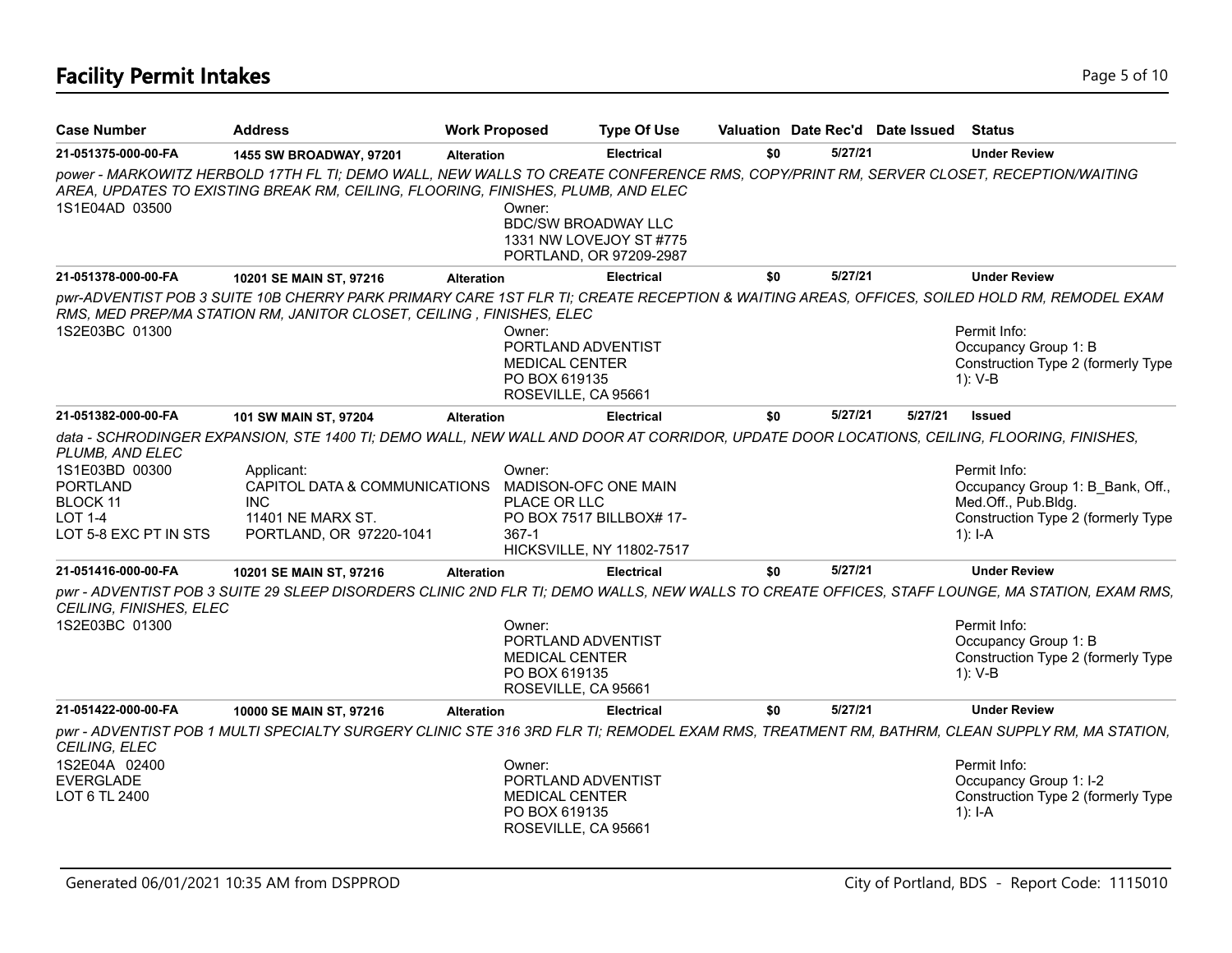## **Facility Permit Intakes** Page 6 of 10

| <b>Case Number</b>                                                                                               | <b>Address</b>                                                                                                                                                                                                                         | <b>Work Proposed</b>               | <b>Type Of Use</b>                                                                                        |                                             | Valuation Date Rec'd Date Issued Status   |         |                                                                                                                                              |
|------------------------------------------------------------------------------------------------------------------|----------------------------------------------------------------------------------------------------------------------------------------------------------------------------------------------------------------------------------------|------------------------------------|-----------------------------------------------------------------------------------------------------------|---------------------------------------------|-------------------------------------------|---------|----------------------------------------------------------------------------------------------------------------------------------------------|
| 21-051519-000-00-FA                                                                                              | 4380 S MACADAM AVE, 97239                                                                                                                                                                                                              | <b>Alteration</b>                  | <b>Electrical</b>                                                                                         | \$0                                         | 5/27/21                                   | 5/27/21 | <b>Issued</b>                                                                                                                                |
| ELEC                                                                                                             |                                                                                                                                                                                                                                        |                                    |                                                                                                           |                                             |                                           |         | data - ABBOTT LAW, STE 590 TI; NEW TENANT - NEW WALLS TO CREATE OFFICES, RECEPTION, STORAGE, CONFERENCE RM, CEILING, FLOORING, FINISHES, AND |
| 1S1E10DC 00800<br>SECTION 10 1S 1E<br>TL 800 3.18 ACRES<br>DEFERRAL-POTENTIAL<br><b>ADDITIONAL TAX</b>           | Applicant:<br>FREEDOM CUSTOM<br><b>COMMUNICATIONS LLC</b><br>6526 SW WINTERS RD<br>CORNELIUS OR 97113-6042                                                                                                                             | Owner:                             | <b>CLARITY VENTURES RF</b><br><b>PORTLAND</b><br>666 BURRARD ST #3210<br>. CANADA V6C 2X8<br>VANCOUVER BC |                                             |                                           |         |                                                                                                                                              |
| 21-051579-000-00-FA                                                                                              | 3222 SW RESEARCH DR - Unit<br><b>RJH. 97239</b>                                                                                                                                                                                        | <b>Alteration</b>                  | <b>Electrical</b>                                                                                         | \$0                                         | 5/27/21                                   | 5/27/21 | <b>Issued</b>                                                                                                                                |
|                                                                                                                  | power- OHSU (RJH) power for new lab equipment in rooms 1340 and 1346                                                                                                                                                                   |                                    |                                                                                                           |                                             |                                           |         |                                                                                                                                              |
| 1S1E09 00600                                                                                                     | Applicant:<br>DYNALECTRIC COMPANY<br>2225 NW 20th Ave.<br>PORTLAND OR 97209                                                                                                                                                            | Owner:<br><b>DEPT</b><br><b>RD</b> | OREGON STATE OF (MEDICAL<br>3181 SW SAM JACKSON PARK 2225 NW 20TH AVE<br>PORTLAND, OR 97239               | CCB - Contractor:<br><b>CELINE WILLIAMS</b> | DYNALECTRIC COMPANY<br>PORTLAND, OR 97209 |         | Permit Info:<br>Occupancy Group 1: B<br>Construction Type 2 (formerly Type<br>$1$ : I-B                                                      |
| 21-051776-000-00-FA                                                                                              | 1500 NE IRVING ST, 97232                                                                                                                                                                                                               | <b>Alteration</b>                  | <b>Electrical</b>                                                                                         | \$0                                         | 5/28/21                                   | 5/28/21 | <b>Issued</b>                                                                                                                                |
|                                                                                                                  | data - DSV STE 575 5TH FLR TI; DEMO WALLS, NEW WALLS TO CREATE RECEPTION AREA, CONFERENCE RMS, SERVER RM, OFFICES, BREAKRM, PRIVACY RM,<br>OPEN OFFICE AREA, ADD BIKE PARKING IN BASEMENT, CEILING, FLOORING, FINISHES, PLUMB AND ELEC |                                    |                                                                                                           |                                             |                                           |         |                                                                                                                                              |
| 1N1E35AC 01200<br><b>HOLLADAYS ADD</b><br>BLOCK 167&168 TL 1200                                                  | Applicant:<br>ALL COUNTY ELECTRIC LLC A<br><b>WASHINGTON LLC</b><br>15515 NW 2ND AVE.<br>VANCOUVER WA 98685-1306                                                                                                                       | Owner:                             | <b>SCRE II EASTSIDE LP</b><br>1120 NW COUCH #500<br>PORTLAND, OR 97209                                    |                                             |                                           |         | Permit Info:<br>Occupancy Group 1: B Bank, Off.,<br>Med.Off., Pub.Bldg.<br>Construction Type 2 (formerly Type<br>1): $II-B$                  |
| 21-051965-000-00-FA                                                                                              | <b>1120 SE BELMONT ST, 97214</b>                                                                                                                                                                                                       | <b>Alteration</b>                  | <b>Electrical</b>                                                                                         | \$0                                         | 5/28/21                                   | 5/28/21 | <b>Under Inspection</b>                                                                                                                      |
|                                                                                                                  | power - LOCA EAST FEELGOOD PDX TI; FIRST TIME TENANT - NEW WALLS TO CREATE BATHROOM, DISH RM, FOOD STORAGE, PLUMB, AND ELEC                                                                                                            |                                    |                                                                                                           |                                             |                                           |         |                                                                                                                                              |
| 1S1E02BD 02500                                                                                                   | Applicant:<br><b>B &amp; E CONTRACTING</b><br><b>INCORPORATED</b><br>MILWAUKIE<br><b>USA</b>                                                                                                                                           | Owner:                             | <b>LOCA INVESTORS</b><br>1615 SE 3RD AVE #100<br>OR 97269 PORTLAND, OR 97214                              |                                             |                                           |         |                                                                                                                                              |
| 21-050530-000-00-FA                                                                                              | <b>825 NE MULTNOMAH ST - UNIT</b><br>1,97232                                                                                                                                                                                           | <b>Alteration</b>                  | <b>Fire Alarms</b>                                                                                        | \$1                                         | 5/25/21                                   | 5/27/21 | <b>Issued</b>                                                                                                                                |
|                                                                                                                  | ALARM - ADD FIRE ALARM NOTIFICATION DEVICES.                                                                                                                                                                                           |                                    |                                                                                                           |                                             |                                           |         |                                                                                                                                              |
| 1N1E35BB 90002<br><b>LLOYD CENTER TOWER</b><br><b>CONDOMINIUM</b><br>UNIT <sub>1</sub><br><b>DEPT OF REVENUE</b> | Applicant:<br><b>BROOKE WILLIAMS</b><br>POINT MONITOR CORP<br>5863 LAKEVIEW BLVD<br>LAKE OSWEGO, OR 97035                                                                                                                              | Owner:                             | <b>PACIFICORP</b><br>825 NE MULTNOMAH ST #1900<br>PORTLAND, OR 97232-2151                                 |                                             |                                           |         | Permit Info:<br>Occupancy Group 1: B Bank, Off.,<br>Med.Off., Pub.Bldg.<br>Construction Type 2 (formerly Type<br>1): $I - A$                 |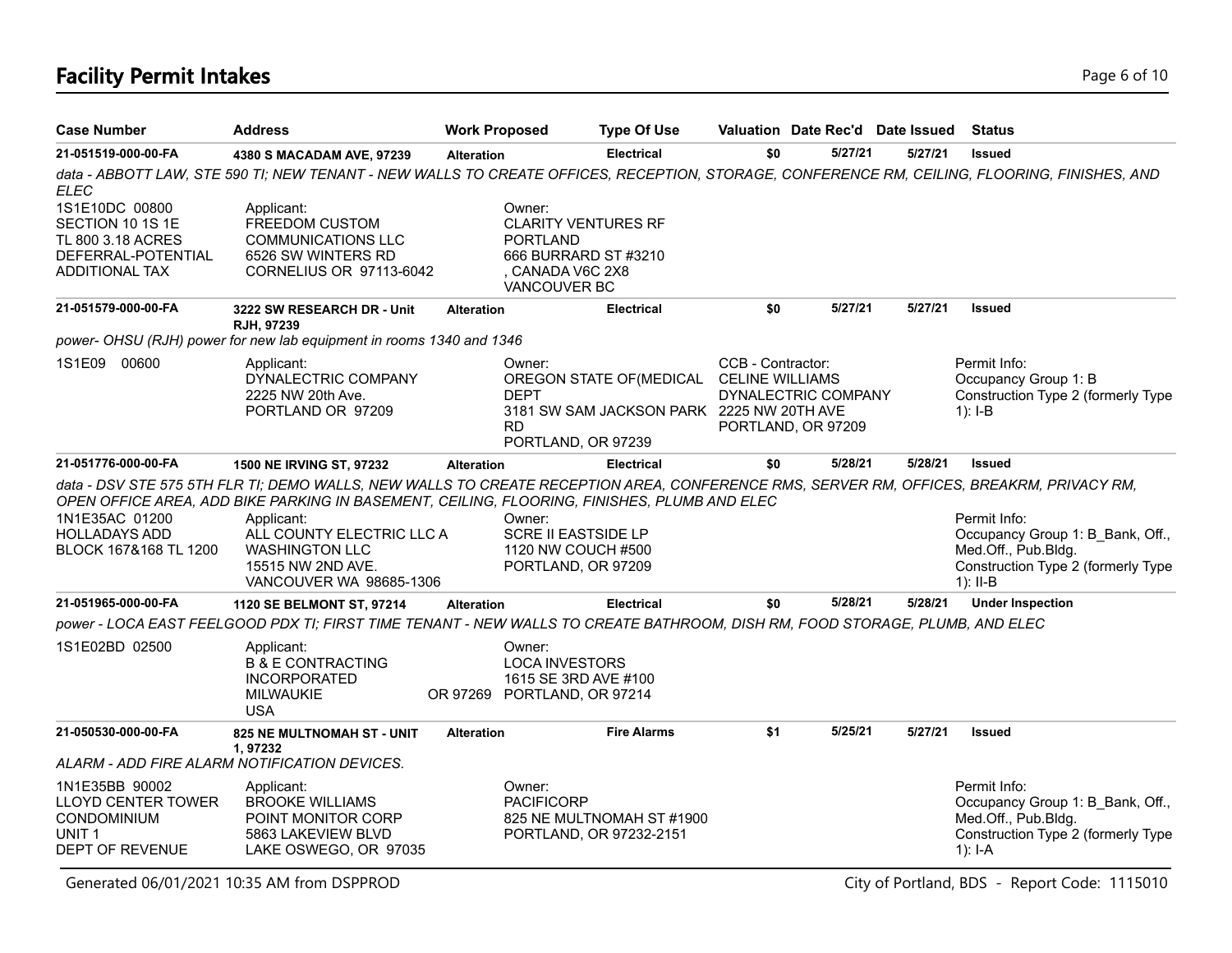## **Facility Permit Intakes** Page 7 of 10

| <b>Case Number</b>                                                        | <b>Address</b>                                                                                                                                                                                                                                                              | <b>Work Proposed</b> | <b>Type Of Use</b>                                                                   | Valuation Date Rec'd Date Issued |         |         | <b>Status</b>                                                                             |
|---------------------------------------------------------------------------|-----------------------------------------------------------------------------------------------------------------------------------------------------------------------------------------------------------------------------------------------------------------------------|----------------------|--------------------------------------------------------------------------------------|----------------------------------|---------|---------|-------------------------------------------------------------------------------------------|
| 21-051411-000-00-FA                                                       | 2801 N GANTENBEIN AVE,                                                                                                                                                                                                                                                      | <b>Alteration</b>    | <b>Fire Alarms</b>                                                                   | \$25,000                         | 5/27/21 | 5/28/21 | <b>Issued</b>                                                                             |
|                                                                           | 97227<br>Replace existing smoke detectors with new heat heads in public restrooms                                                                                                                                                                                           |                      |                                                                                      |                                  |         |         |                                                                                           |
| 1N1E27AC 01100<br><b>ABENDS ADD</b><br><b>BLOCK 4</b><br>LOT 1-18 TL 1100 | Applicant:<br>Dean Skaar<br>CHRISTENSON ELECTRIC INC<br>17201 NE Sacramento Street                                                                                                                                                                                          | Owner:<br>#1100      | <b>EMANUEL HOSPITAL</b><br>5215 N O'CONNOR BLVD<br>IRVING, TX 75039-3739             |                                  |         |         | Permit Info:<br>Occupancy Group 1: I-2<br>Construction Type 2 (formerly Type<br>$1$ : I-A |
| 21-050486-000-00-FA                                                       | 350 SW JEFFERSON ST, 97201                                                                                                                                                                                                                                                  | <b>Alteration</b>    | <b>Fire Sprinklers</b>                                                               | \$1                              | 5/25/21 | 5/26/21 | <b>Under Inspection</b>                                                                   |
|                                                                           | SPRINKLER - ADDD (2) SPRINKLERS TO EXISTING ELEVATOR MACHINE ROOM LOCATED IN THE MECHANICAL PENTHOUSE.                                                                                                                                                                      |                      |                                                                                      |                                  |         |         |                                                                                           |
| 1S1E03BC 01600                                                            | Applicant:<br><b>TED BAKER</b><br>PATRIOT FIRE PROTECTION<br>4708 NE MINNEHAHA ST.<br>VANCOUVER, WA 98661                                                                                                                                                                   | Owner:               | SOF-XI WFP OWNER LLC<br>591 W PUTNAM AVE<br>GREENWICH, CT 06830                      |                                  |         |         |                                                                                           |
| 21-050670-000-00-FA                                                       | 16913 NE CAMERON BLVD,<br>97230                                                                                                                                                                                                                                             | <b>Alteration</b>    | <b>Fire Sprinklers</b>                                                               | \$1                              | 5/25/21 | 5/27/21 | <b>Issued</b>                                                                             |
|                                                                           | RNDC/YMCO CONVEYOR SYSTEM TI - ADD (160) SPRINKLER HEADS BELOW MEZZANINE AND PIC MODULE                                                                                                                                                                                     |                      |                                                                                      |                                  |         |         |                                                                                           |
| 1N3E19B 01600<br>SECTION 19 1N 3E<br>TL 1600 20.13 ACRES                  | Applicant:<br><b>JOSEPH PLATTNER</b><br>PATRIOT FIRE PROTECTION<br>4708 NE MINNEHAHA ST<br>VANVOUVER WA 98661                                                                                                                                                               | Owner:<br><b>LLC</b> | TR CAMERON INDUSTRIAL<br>2321 ROSECRANS AVE #4225<br>EL SEGUNDO, CA 90245            |                                  |         |         |                                                                                           |
| 21-050679-000-00-FA                                                       | 705 N KILLINGSWORTH ST,<br>97217                                                                                                                                                                                                                                            | <b>Alteration</b>    | <b>Fire Sprinklers</b>                                                               | \$1                              | 5/25/21 | 5/27/21 | <b>Issued</b>                                                                             |
|                                                                           | PCC CASCADE PSEB 1ST FLR TI - MODIFY EXISTING FIRE SPRINKLERS FOR NEW FLOOR AND CEILING LAYOUT                                                                                                                                                                              |                      |                                                                                      |                                  |         |         |                                                                                           |
| 1N1E15CD 12300                                                            | Applicant:<br><b>UWE PARTH</b><br><b>BASIC FIRE PROTECTION</b><br>8135 NE MARTIN LUTHER KING JR<br><b>BLVD</b><br>PORTLAND, OR 97211                                                                                                                                        | Owner:               | PORTLAND COMMUNITY<br><b>COLLEGE DIST</b><br>PO BOX 19000<br>PORTLAND, OR 97280-0990 |                                  |         |         | Permit Info:<br>Occupancy Group 1: B<br>Construction Type 2 (formerly Type<br>1): V-B     |
| 21-050960-000-00-FA                                                       | 10201 SE MAIN ST, 97216                                                                                                                                                                                                                                                     | <b>Alteration</b>    | <b>Fire Sprinklers</b>                                                               | \$1                              | 5/26/21 | 5/27/21 | <b>Issued</b>                                                                             |
| <b>PENDANT SPRINKLERS</b>                                                 | ADVENTIST POB 3 SUITE 11 PORTLAND LUNG CLINIC 1ST FLR TI - RELOCATE 1 PENDANT SPRINKLER WITH A NEW CONCEALED QUICK RESPONSE SPRINKLER.<br>REPLACE ALL EXISTING PENDANT SPRINKLERS IN SUITE WITH NEW CONCEALED QUICK RESPONSE SPRINKLERS. ADD SEISMIC EXPANSION RINGS TO ALL |                      |                                                                                      |                                  |         |         |                                                                                           |
| 1S2E03BC 01300                                                            | Applicant:<br><b>LONNIE LARSEN</b><br><b>BASIC FIRE PROTECTION</b><br>8135 NE MLK JR BLVD<br>PORTLAND, OR 97211                                                                                                                                                             | Owner:               | PORTLAND ADVENTIST<br><b>MEDICAL CENTER</b><br>PO BOX 619135<br>ROSEVILLE, CA 95661  |                                  |         |         | Permit Info:<br>Occupancy Group 1: B<br>Construction Type 2 (formerly Type<br>1): V-B     |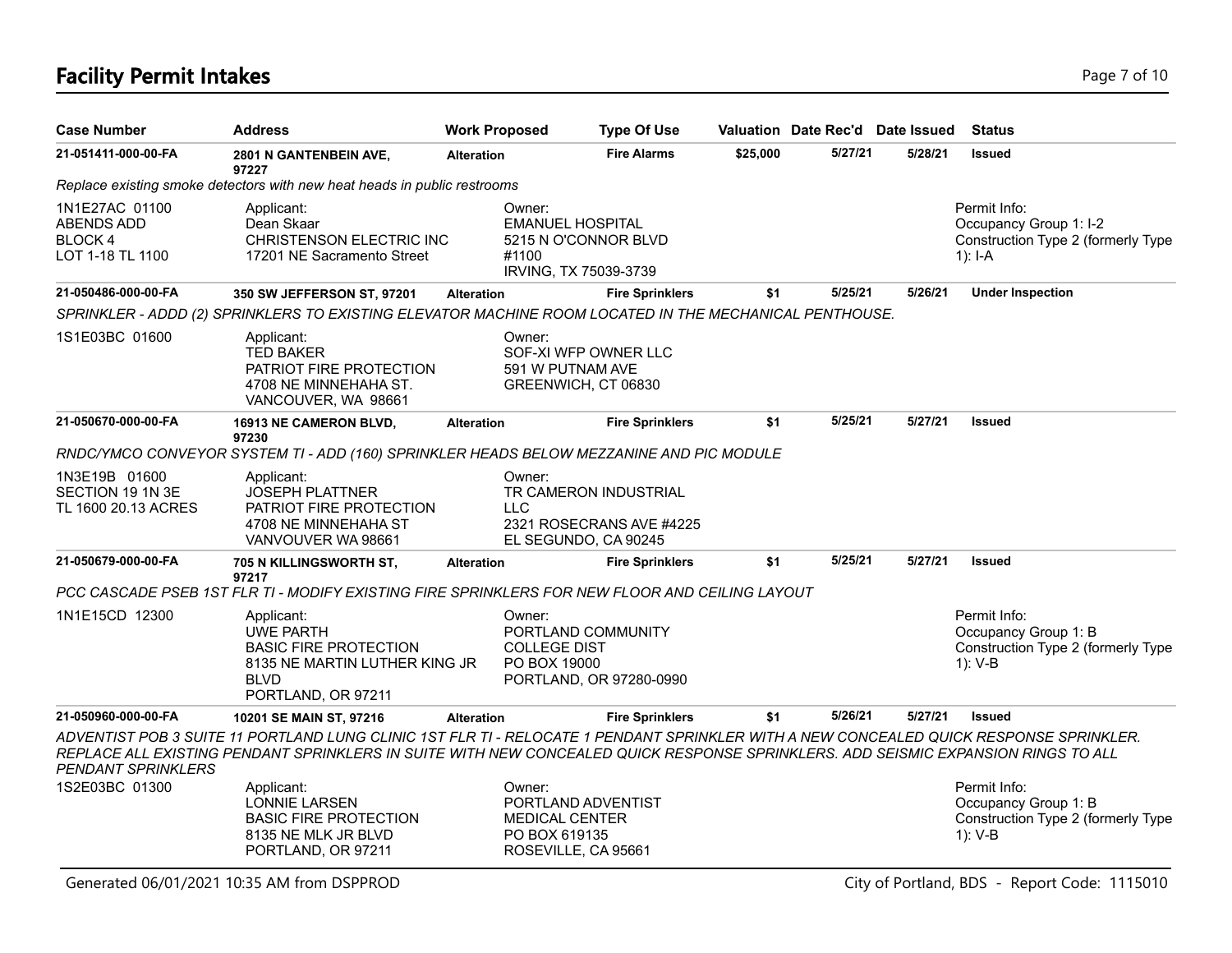# **Facility Permit Intakes** Page 8 of 10

| <b>Case Number</b>                                                                          | <b>Address</b>                                                                                                                                                                                                                                               | <b>Work Proposed</b> |                                                                                               | <b>Type Of Use</b>        |                                                                                                                             |         | Valuation Date Rec'd Date Issued | <b>Status</b>                                                                             |
|---------------------------------------------------------------------------------------------|--------------------------------------------------------------------------------------------------------------------------------------------------------------------------------------------------------------------------------------------------------------|----------------------|-----------------------------------------------------------------------------------------------|---------------------------|-----------------------------------------------------------------------------------------------------------------------------|---------|----------------------------------|-------------------------------------------------------------------------------------------|
| 21-052055-000-00-FA                                                                         | 808 SW 3RD AVE, 97204                                                                                                                                                                                                                                        | <b>Alteration</b>    |                                                                                               | <b>Fire Sprinklers</b>    | \$1                                                                                                                         | 5/28/21 |                                  | <b>Under Review</b>                                                                       |
|                                                                                             |                                                                                                                                                                                                                                                              |                      | LANDLORD WORK STE 500 TI - RELOCATE SPRINKLER HEADS DUE TO CEILING CHANGED                    |                           |                                                                                                                             |         |                                  |                                                                                           |
| 1S1E03BA 06000<br><b>PORTLAND</b><br>BLOCK 22<br><b>LOT 7&amp;8</b>                         | Applicant:<br>NICK BOCCHETTI<br>FIRE ONE FIRE SYSTEMS<br><b>PO BOX 734</b><br>OREGON CITY, OR 97045                                                                                                                                                          |                      | Owner:<br>SN INVESTMENT<br>PROPERTIES LLC<br>PORTLAND, OR 97205                               | 1121 SW SALMON ST 5TH FLR |                                                                                                                             |         |                                  | Permit Info:<br>Occupancy Group 1: B<br>Construction Type 2 (formerly Type<br>$1$ : I-FR  |
| 21-052058-000-00-FA                                                                         | 808 SW 3RD AVE, 97204                                                                                                                                                                                                                                        | <b>Alteration</b>    |                                                                                               | <b>Fire Sprinklers</b>    | \$1                                                                                                                         | 5/28/21 |                                  | <b>Under Review</b>                                                                       |
|                                                                                             | LANDLORD WORK SPEC SUITE STE 570 TI - RELOCATE SPRINKLER HEADS DUE TO NEW CEILING CHANGES                                                                                                                                                                    |                      |                                                                                               |                           |                                                                                                                             |         |                                  |                                                                                           |
| 1S1E03BA 06000<br><b>PORTLAND</b><br>BLOCK 22<br><b>LOT 7&amp;8</b>                         | Applicant:<br><b>NICK BOCCHETTI</b><br>FIRE ONE FIRE SYSTEMS<br><b>PO BOX 734</b><br>OREGON CITY, OR 97045                                                                                                                                                   |                      | Owner:<br>SN INVESTMENT<br>PROPERTIES LLC<br>PORTLAND, OR 97205                               | 1121 SW SALMON ST 5TH FLR |                                                                                                                             |         |                                  | Permit Info:<br>Occupancy Group 1: B<br>Construction Type 2 (formerly Type<br>$1$ : I-FR  |
| 21-050926-000-00-FA                                                                         | 10000 SE MAIN ST, 97216                                                                                                                                                                                                                                      | <b>Alteration</b>    |                                                                                               | <b>Mechanical</b>         | \$1,059,356                                                                                                                 | 5/26/21 |                                  | <b>Under Review</b>                                                                       |
| PUMP, TERMINAL UNITS, PIPING AND ELEC<br>1S2E04A 02400<br><b>EVERGLADE</b><br>LOT 6 TL 2400 | F37/ ADVENTIST/OHSU KNIGHT CANCER INSTITUTE CLINIC STE 350; INSTALL DUCTWORK, DIFFUSERS, GRILLES, AIR HANDLING UNIT (ROOF), EXHAUST FANS,<br>Applicant:<br><b>ADAM MCSORLEY</b><br><b>CLARK KJOS ARCHITECTS</b><br>621 SW ALDER ST #700<br>PORTLAND OR 97205 |                      | Owner:<br>PORTLAND ADVENTIST<br><b>MEDICAL CENTER</b><br>PO BOX 619135<br>ROSEVILLE, CA 95661 |                           | Primary Contractor:<br><b>TO BID</b>                                                                                        |         |                                  | Permit Info:<br>Occupancy Group 1: I-2<br>Construction Type 2 (formerly Type<br>$1$ : I-A |
| 21-051153-000-00-FA                                                                         | 905 NW 12TH AVE, 97209                                                                                                                                                                                                                                       | <b>Alteration</b>    |                                                                                               | <b>Mechanical</b>         | \$11,650                                                                                                                    | 5/26/21 | 5/28/21                          | <b>Issued</b>                                                                             |
|                                                                                             | SINGLE PDF PROCESS/ BLING DENTAL EXPANSION TI, STE 150; INSTALL DUCTWORK, GRILLES, FAN COIL AND ELEC                                                                                                                                                         |                      |                                                                                               |                           |                                                                                                                             |         |                                  |                                                                                           |
| 1N1E33AD 00100<br><b>COUCHS ADD</b><br>BLOCK 143<br><b>LOT 1-8</b>                          | Applicant:<br>AMY MCDONALD<br>OREGON HEATING & AC LLC<br>6950 SW 111TH AVE<br>BEAVERTON OR 97008                                                                                                                                                             |                      | Owner:<br>UNICO BOP RIVERTEC LLC<br>1215 4TH AVE #600<br>SEATTLE, WA 98161                    |                           | CCB - Contractor:<br><b>OREGON HEATING &amp; AIR</b><br><b>CONDITIONING LLC</b><br>6950 SW 111TH AVE<br>BEAVERTON, OR 97008 |         |                                  |                                                                                           |
| 21-051159-000-00-FA                                                                         | 10201 SE MAIN ST, 97216                                                                                                                                                                                                                                      | Alteration           |                                                                                               | Plumbing                  | \$0                                                                                                                         | 5/26/21 | 5/26/21                          | <b>Issued</b>                                                                             |
| FLOORING, FINISHES, PLUMB AND ELEC<br>1S2E03BC 01300                                        | F17/ ADVENTIST POB 3 SUITE 10A 1ST FLR TI; MINOR DEMO, REMODEL EXAM RMS, MA STATION AREA, BLOOD DRAW RM, CLEAN SUPPLY CLOSET, CEILING,<br>Applicant:                                                                                                         |                      | Owner:                                                                                        |                           | CCB - Contractor:                                                                                                           |         |                                  | Permit Info:                                                                              |
|                                                                                             | TOTAL MECHANICAL INC<br>4857 NW LAKE ROAD SUITE 300<br>CAMAS, WA 98607                                                                                                                                                                                       |                      | PORTLAND ADVENTIST<br><b>MEDICAL CENTER</b><br>PO BOX 619135<br>ROSEVILLE, CA 95661           |                           | TOTAL MECHANICAL INC<br>4857 NW LAKE ROAD SUITE 300<br>CAMAS, WA 98607                                                      |         |                                  | Occupancy Group 1: B<br>Construction Type 2 (formerly Type<br>1): V-B                     |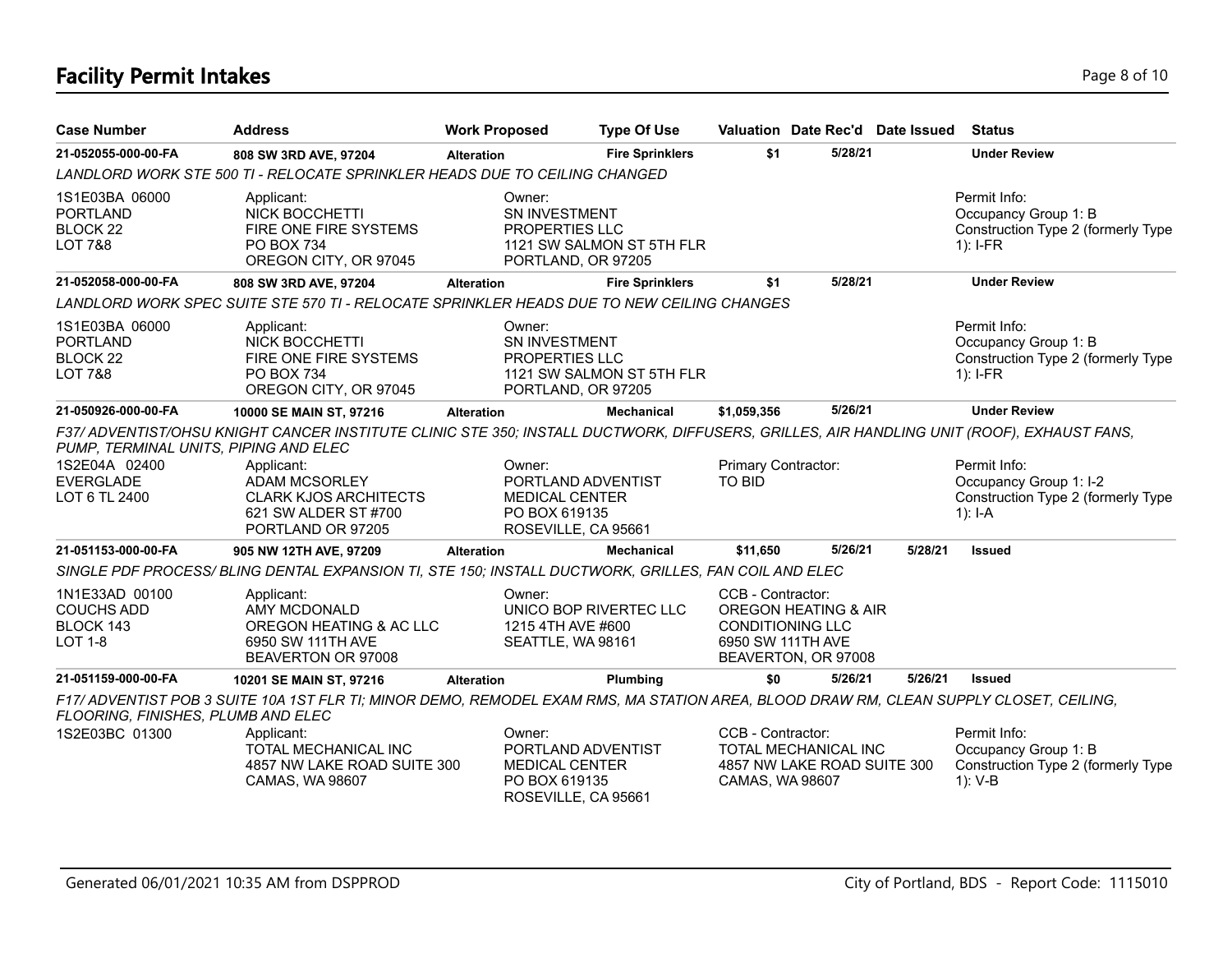# **Facility Permit Intakes** Page 9 of 10

| <b>Case Number</b>                                                         | <b>Address</b>                                                                                                                                                                                                                                                                                                                                                                                                                        | <b>Work Proposed</b> | <b>Type Of Use</b>                                                              |     | Valuation Date Rec'd Date Issued |         | Status                                                                                    |
|----------------------------------------------------------------------------|---------------------------------------------------------------------------------------------------------------------------------------------------------------------------------------------------------------------------------------------------------------------------------------------------------------------------------------------------------------------------------------------------------------------------------------|----------------------|---------------------------------------------------------------------------------|-----|----------------------------------|---------|-------------------------------------------------------------------------------------------|
| 21-051612-000-00-FA                                                        | 2033 NW GLISAN ST, 97209                                                                                                                                                                                                                                                                                                                                                                                                              | <b>Alteration</b>    | Plumbing                                                                        | \$0 | 5/27/21                          |         | <b>Under Review</b>                                                                       |
| 1N1E33BD 06400<br><b>COUCHS ADD</b><br><b>BLOCK 281 TL 6400</b>            | F29/ METROPOLITAN LEARNING CENTER ALL FLRS & REROOF; EXTERIOR - REROOF ENTIRE BUILDING, REPLACE SKYLIGHTS, INSTALL CLIMB BARRIERS, FALL<br>PROTECTION, GUARDRAILS, STEEL CATWALK, CHIMNEY CAP, LADDERS, REPLACE WINDOWS & DOORS, INTERIOR - MINOR DEMO, REPLACE STAIR GUARDRAILS,<br>MINOR REMODEL CONFERENCE RM, CLASSRMS, CEILING, FLOORING, FINISHES, PLUMB AND ELEC, 17 Overflow drains, 17 Roof drains, 2 S-2 sinks, 1 S-1 sink. |                      | Owner:<br><b>SCHOOL DISTRICT NO 1</b><br>PO BOX 3107<br>PORTLAND, OR 97208-3107 |     |                                  |         |                                                                                           |
| 21-051674-000-00-FA                                                        | 10101 SE MAIN ST - Unit LL-1,<br>97216                                                                                                                                                                                                                                                                                                                                                                                                | <b>Alteration</b>    | Plumbing                                                                        | \$0 | 5/27/21                          |         | <b>Under Review</b>                                                                       |
| 1 L-1, 1 MMV, 1 CP, 1 WH<br>1S2E04A 90006<br>PORTLAND ADVENTIST            | F23/ ADVENTIST POB 2 SUITE 3001 OB/GYN TI 3RD FLR; DEMO WALLS, NEW WALLS TO CREATE WAITING AREA, EXAM RMS, OFFICES, CONSULT RM, CLEAN<br>STORAGE, SOILED HOLD, MED PREP RM, REMODEL EXISTING SPACE, CEILING, FLOORING, FINISHES, PLUMB AND ELEC, 2 fixture caps, 9 S-1 sinks, 1 S-2 sinks, 2 WC,                                                                                                                                      |                      | Owner:<br>PORTLAND ADVENTIST                                                    |     |                                  |         | Permit Info:<br>Occupancy Group 1: B                                                      |
| <b>MEDICAL PLAZA</b><br><b>CONDOMINIUM</b><br>LOT LL-1                     |                                                                                                                                                                                                                                                                                                                                                                                                                                       |                      | <b>MEDICAL CENTER</b><br>PO BOX 619135<br>ROSEVILLE, CA 95661                   |     |                                  |         | Construction Type 2 (formerly Type<br>$1$ : II-B                                          |
| 21-051695-000-00-FA                                                        | 7000 NE AIRPORT WAY, 97218                                                                                                                                                                                                                                                                                                                                                                                                            | <b>Alteration</b>    | Plumbing                                                                        | \$0 | 5/27/21                          |         | <b>Under Review</b>                                                                       |
| 1N2E08B 00400<br>SECTION 08 1N 2E<br>TL 400 7.39 ACRES<br>SEE SUB ACCOUNTS | FF1/PDX TERMINAL LANDLOARD RELOCATES (GROUP 20) CONCOURSE C & E DEPLANNING & BAGGAGE CLAIM LEVEL; 6 AREAS FOR AIRPORT STAFF, DEMO<br>WALLS, NEW WALLS TO CREATE BREAKRMS, LOCKERS, OFFICES, STORAGE RMS, CIRCULATION RM, CART REPAIR RM, HALLWAY DOOR, NEW CHAIN LINK FENCE<br>IN STORAGE RMS, CEILING, FLOORING, FINISHES, PLUMB AND ELEC, 1 S-1, 1 S-2, 1 hub drain, 2 WH                                                           |                      | Owner:<br>PORT OF PORTLAND<br>PO BOX 3529<br>PORTLAND, OR 97208-3529            |     |                                  |         | Permit Info:<br>Occupancy Group 1: A-3<br>Construction Type 2 (formerly Type<br>$1$ : I-A |
| Total # of FA Alteration permit intakes: 41                                |                                                                                                                                                                                                                                                                                                                                                                                                                                       |                      |                                                                                 |     |                                  |         | Total valuation of FA Alteration permit intakes: \$6,129,013                              |
| 21-050913-000-00-FA                                                        | 4701 SE BUSH ST. 97206                                                                                                                                                                                                                                                                                                                                                                                                                | <b>Master</b>        | <b>Electrical</b>                                                               | \$0 | 5/26/21                          | 5/26/21 | <b>Final</b>                                                                              |
|                                                                            | 243 - ELECTRICAL MASTER WORK - CRESTON SCHOOL & ANNEX                                                                                                                                                                                                                                                                                                                                                                                 |                      |                                                                                 |     |                                  |         |                                                                                           |
| 1S2E07CA 09600<br>SECTION 07 1S 2E<br>TL 9600 8.09 ACRES                   | Applicant:<br><b>TODD MCPHERREN</b><br>PORTLAND PUBLIC SCHOOLS<br>501 N DIXON<br>PORTLAND, OR 97227                                                                                                                                                                                                                                                                                                                                   |                      | Owner:<br><b>SCHOOL DISTRICT NO 1</b><br>PO BOX 3107<br>PORTLAND, OR 97208-3107 |     |                                  |         |                                                                                           |